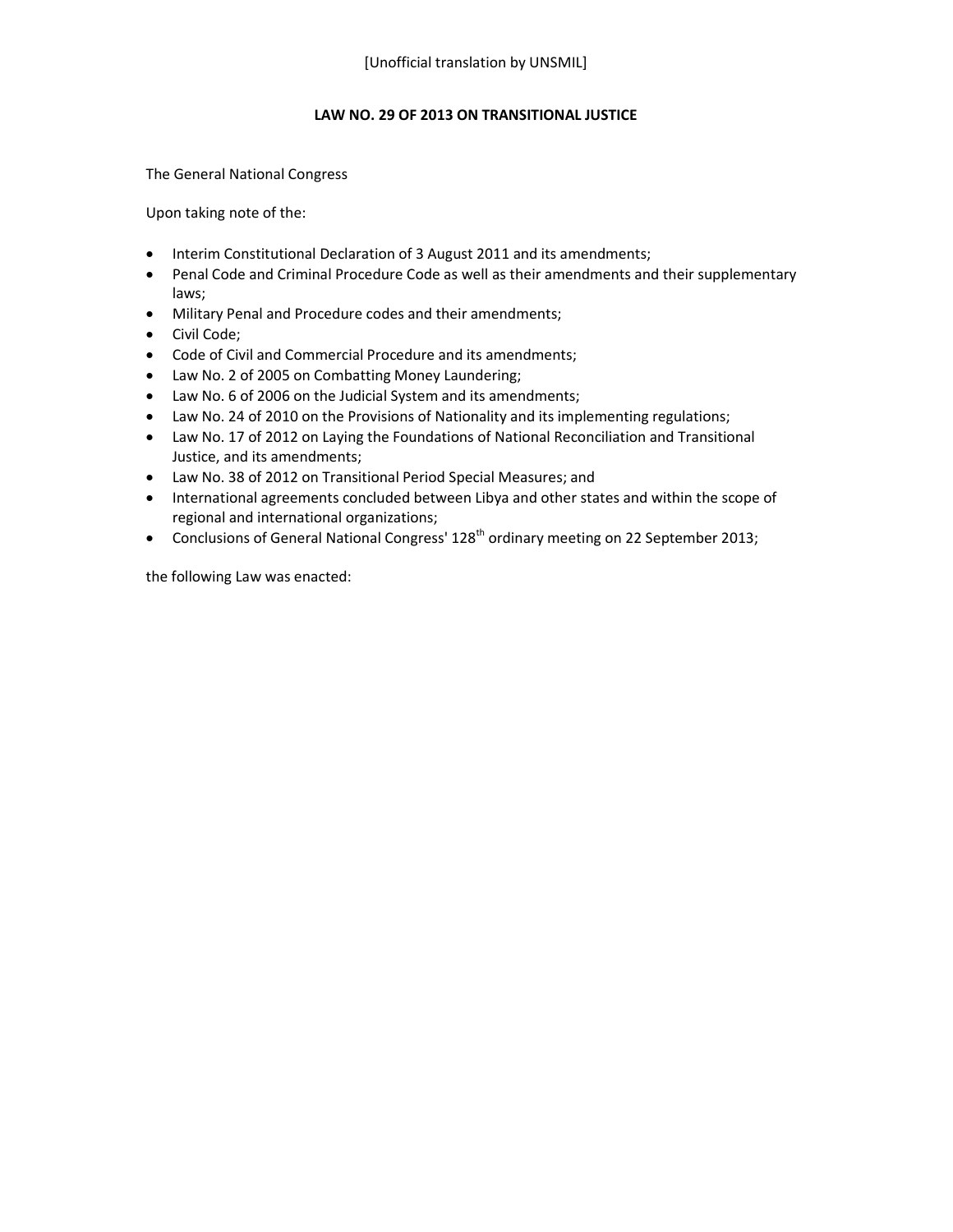### **Chapter One - General Provisions**

### *Article 1 - The Concept of Transitional Justice in Libya*

When applying the provisions of this law, transitional justice is meant to address severe and systematic violations of the basic rights and liberties to which the Libyans were subjected by state affiliated apparatus under the former regime. This will be done through legislative, judicial, social and administrative measures, in order to reveal the truth, hold perpetrators accountable, reform institutions, preserve the national memory, seek reparation and compensate for the mistakes for which the state is responsible for compensating.

The concept of transitional justice in this law includes some of the effects of the 17 February Revolution, namely:

- 1. Positions and acts that led to a breach in the social fabric;
- 2. Acts which were necessary to reinforce the revolution, and which were accompanied with some behaviour that did not adhere to its principles.

The objective is to reach national reconciliation, restore ties, strengthen social peace and lay the foundations for the state of rights and the rule of law.

### *Article 2 - Definition of Severe and Systematic Violation*

Severe and Systematic Violation: violating human rights through murder, abduction, physical torture or confiscation or damage of funds, if committed by an order of an individual acting out of a political motive. It also means the violation of the fundamental rights in a manner that results in severe physical or moral consequences.

#### *Article 3 - Events to Which the Law is Applicable*

The provisions of this law shall apply to events that took place as of 1 September 1969 until the end of the transitional period when parliamentary elections will be held based on the permanent Constitution.

#### *Article 4 - Objectives of the Law*

This law aims to achieve the following:

- 1. The legal recognition of the just character of the 17 February Revolution, and as a right of the Libyan people as well as the recognition of the corruption and tyranny and to criminalise the former era.
- 2. Preserve and strengthen civil peace.
- 3. Accountability for human rights violations committed under the guise of the state, any of its institutions or individuals acting in its name.
- 4. Reassure the people and convince them that justice exists, and that it is effective.
- 5. Identify the responsibility of state bodies or any other parties for human rights violations.
- 6. Investigate, document, and preserve events covered by transitional justice and deliver them to the competent national authorities.
- 7. Repeal unjust laws that violated human rights and enabled tyranny in the country.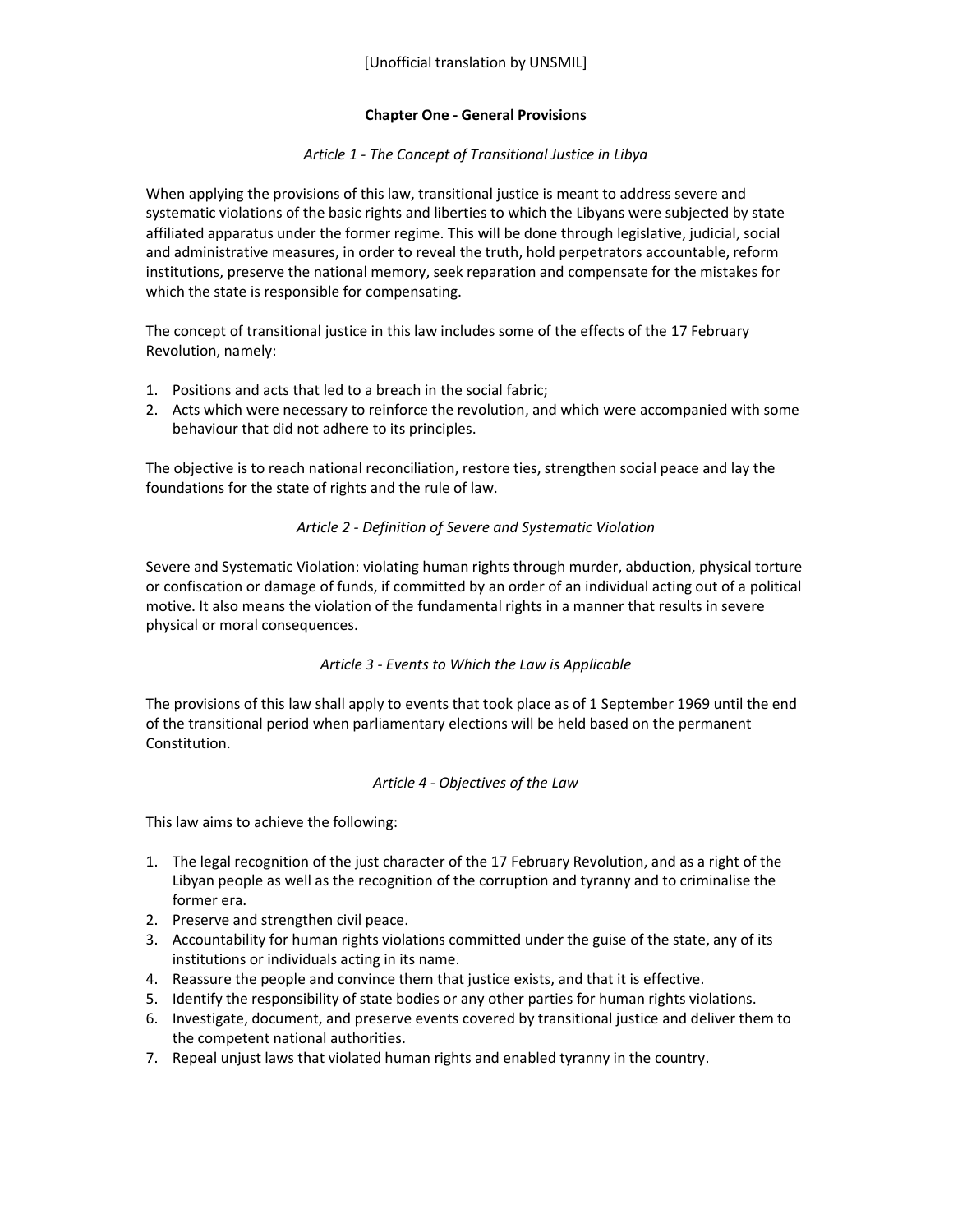- 8. Seek reparation for the victims and those harmed by the events included in the concept of transitional justice according to this law and compensate them for the damages for which the state is responsible for compensating.
- 9. Achieve community reconciliation.
- 10. Expose and document the suffering of Libyan citizens under the former regime.
- 11. Reform state institutions.

### *Article 5 - Components of Transitional Justice*

Achieving transitional justice in Libya shall be based on the following aspects:

- 1. Issue laws and constitutional texts revealing the just character of the 17 February Revolution and the injustice of the former regime and the illegality of unjust laws
- 2. Reveal truths of public and collective nature
- 3. Reveal individual truths
- 4. Criminal accountability
- 5. Consensual reconciliation
- 6. Legislative amnesty and general amnesty
- 7. Reparation
- 8. Displaced persons' issues

#### *Article 6 - Annulment of Unjust Legislation and Their Illegitimacy*

The suspension of constitutional life in Libya is considered injustice and aggression. The legislation issued by the former regime as an expression of its own wishes without a legitimate or constitutional basis is considered an unjust legislation. Such legislation shall be considered void and unconstitutional since its drafting. They cannot be used to oppose established rights, and their negative effect on individuals and the society should be addressed.

#### **Chapter Two - Fact-Finding Commission**

#### *Article 7 - Establishment and Mandate of the Commission*

An independent commission that is affiliated with the General National Congress (GNC) and that enjoys legal personality and financial independence shall be established under the name of the Fact-Finding and Reconciliation Commission. Its headquarters shall be the city of Tripoli, and it shall be affiliated with the GNC. Its tasks shall be:

- Conduct fact-finding on severe and systematic human rights violations and determine the identity of those involved in them.
- Draw a complete picture of the nature, causes and scope of the severe human rights violations during the former regime.
- Collect the points of view of victims and publish them.
- Document the verbal accounts of victims.
- Study the conditions of both internally and externally displaced persons, and adopt decisions for the application of the necessary measures to ensure a dignified life for them; enable them to enjoy their rights as other Libyans, and to prevent any discrimination against them.
- Seek to return externally displaced Libyan citizens in addition to solving the issue of internally displaced persons.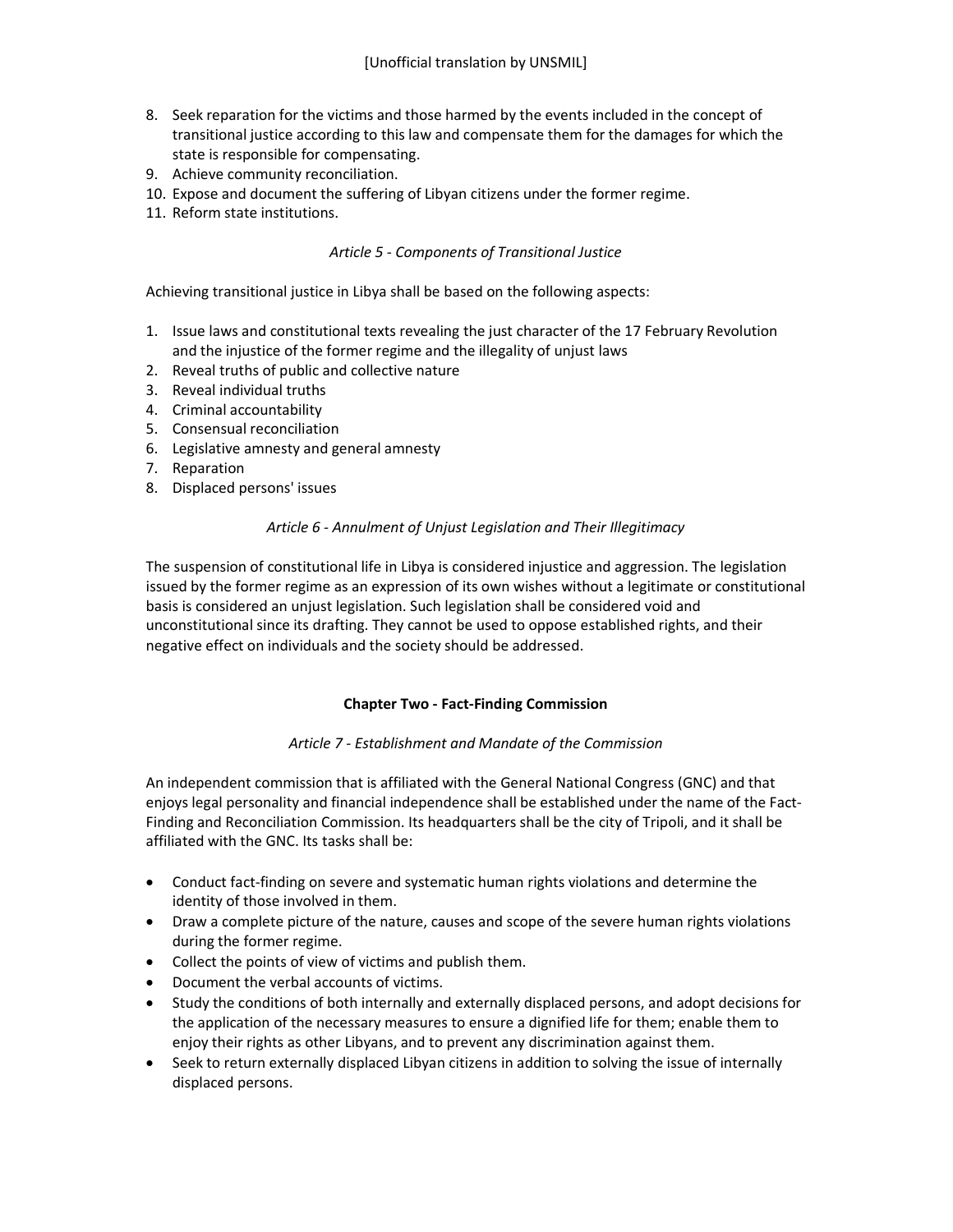- Examine the issue of missing persons and detainees, issue adequate decisions in order to take the necessary measures to address it as well as measures needed to ensure a dignified life for their families.
- Cooperate with civil society organizations working in parallel with the justice and reconciliation law
- Issue adequate reparation decisions for victims in all its forms, such as material compensation, memorialisation, treatment or rehabilitation as well as the provision of social services. These decisions shall be binding.

# *Article 8 - Departments of the Commission*

The commission shall establish specialized departments according to the components of transitional justice as defined in this law as follows:

- 1. Department for revising the legislation relevant to transitional justice. It is concerned with repealing unjust laws and regaining legal life according to the Constitution and the *sharia*.
- 2. Fact-finding department on public and collective violations of human rights during the former regime. The results of the investigation shall be presented in a comprehensive report that includes evidence, applications, affected persons and recommendations. It shall be widely published in the media.
- 3. Fact-finding department on individual violations: It exposes individual violations
- 4. Fact-finding department on human rights violations after the fall of the Qadhafi regime. The Commission shall dedicate a special office for fact-finding concerning events accompanying the 17 February Revolution. It shall document information in a manner that guarantees the rights of all.
- 5. Department of Displaced Persons
- 6. Department of Arbitration and Reconciliation; it will be calling for consensual reconciliation, legislative amnesty and general amnesty. It shall have constant contact with reconciliation committees, and wise men of the regions to restore national solidarity and achieve the conditions of reconciliation between regions.

# *Article 9 - Duration of the Commission*

The duration of the commission shall be four years from the date of the launching of its work. This duration can be renewed for one year following a request by the Commission submitted to the legislative authority three months before the expiration of its term.

# *Article 10 - Board of the Commission*

The Commission shall have a Board that comprises a Chairperson and eight members who are known for their independence, impartiality and competence. They shall be appointed by the GNC. The Board shall be considered the supreme authority of the Commission, and it shall undertake the management of its affairs and represent it in its relations with others as well as before the courts.

# *Article 11 - The Mandate of the Board*

The Board shall undertake the following tasks:

1. Establish the departments according to the necessary components of transitional justice: factfinding, reconciliation, addressing the issue of refugees and displaced persons or missing persons, and establishing committees as needed.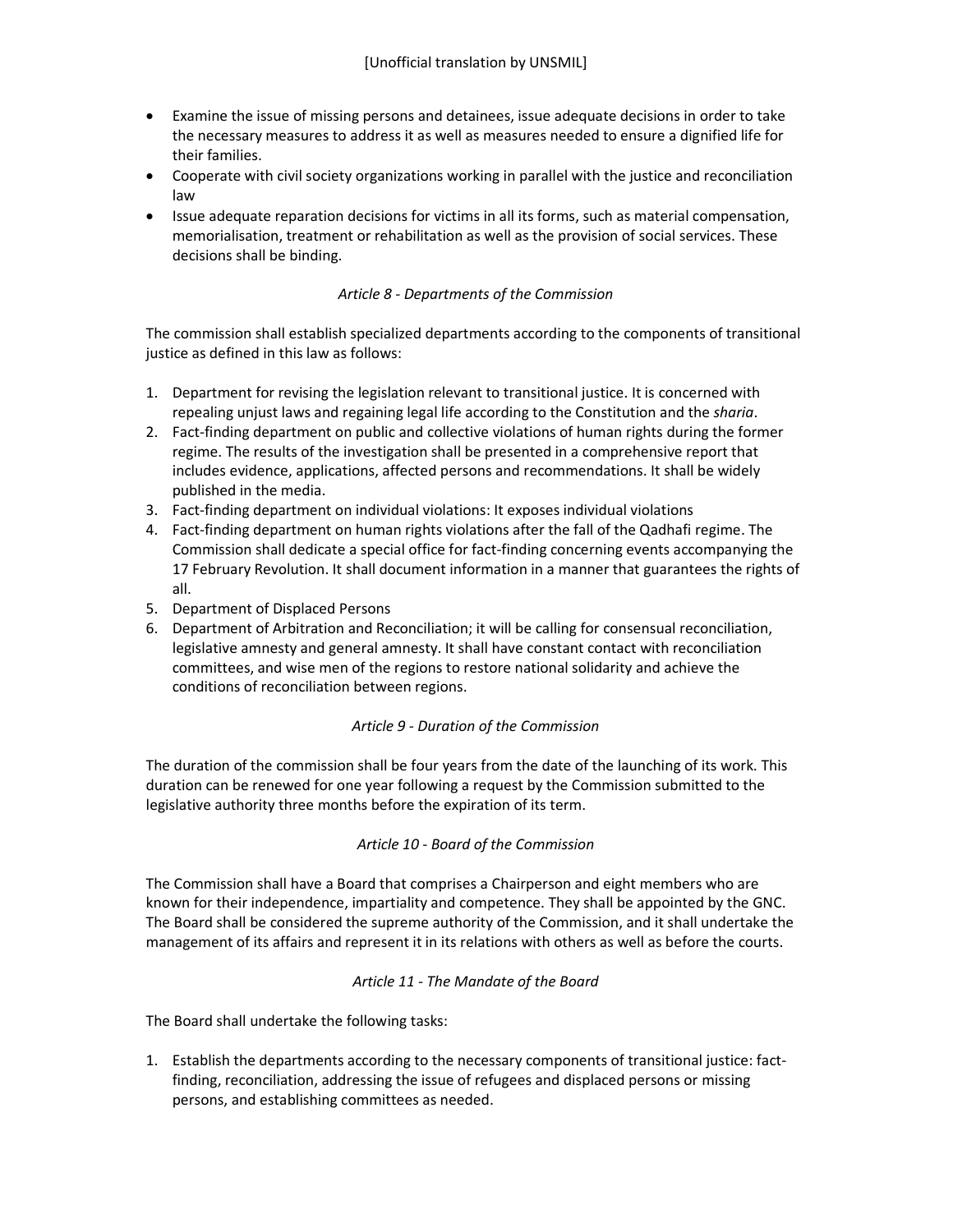- 2. Develop rules of procedure for the Commission and its committees.
- 3. Form an administrative apparatus to handle administrative, financial and technical issues; and resort to local and international expertise, especially in the areas of training and resources management.
- 4. Review reports submitted by the departments and develop the final report upon completion of its work as well as take the necessary measures or decisions within the competence of the commission as stipulated in the law.

### *Article 12 - Conditions for Membership of the Board*

All those selected for membership of the Board, director of any affiliated department or member of one of its committees shall meet the following conditions:

- 1. Hold the Libyan nationality.
- 2. Not affiliated to any political party.
- 3. Was not an active member of the Revolutionary Committees Movement, or a member of the Revolutionary Guard, the internal or external security agencies, military intelligence, purging committees, the so called League of the Leader's Comrades, or anyone who worked as a judge in the People's Court, State Security Court or took the position of General Prosecutor or General Military Prosecutor.
- 4. Was not convicted of a crime related to a public post or a profession, a dishonourable crime or a breach of trust offence.
- 5. Was not dismissed from a position or a profession based on a disciplinary order.
- 6. Has not less than 30 years of age.
- 7. The member is not subject to the criteria of occupying posts as stipulated in Law No. 13 of 2013 on Political and Administrative Isolation.
- 8. Disclose financial assets.

#### *Article 13 - Budget of the Commission*

The Commission shall have an independent budget that it submits to the Council of Ministers. It shall be approved by the GNC in the name of the Commission.

#### *Article 14 - Remunerations*

The Chairman and members of the Board of the Fact-Finding and Reconciliation Commission shall receive a monthly remuneration determined by a GNC decision.

The commission shall set a table of salaries and remunerations for people appointed or utilized by the Commission to perform some tasks. [It shall also determine] the conditions and modes of appointment which shall be approved by the Council of Ministers.

#### *Article 15 - Oath Taking*

The Chairman and members of the Board of the Fact-Finding and Reconciliation Commission and the members of affiliated departments and committees shall take the following oath before commencing their tasks:

"I swear by Almighty God to perform my duties with honesty, sincerity and integrity and to respect legitimate rights and the Constitutional Declaration."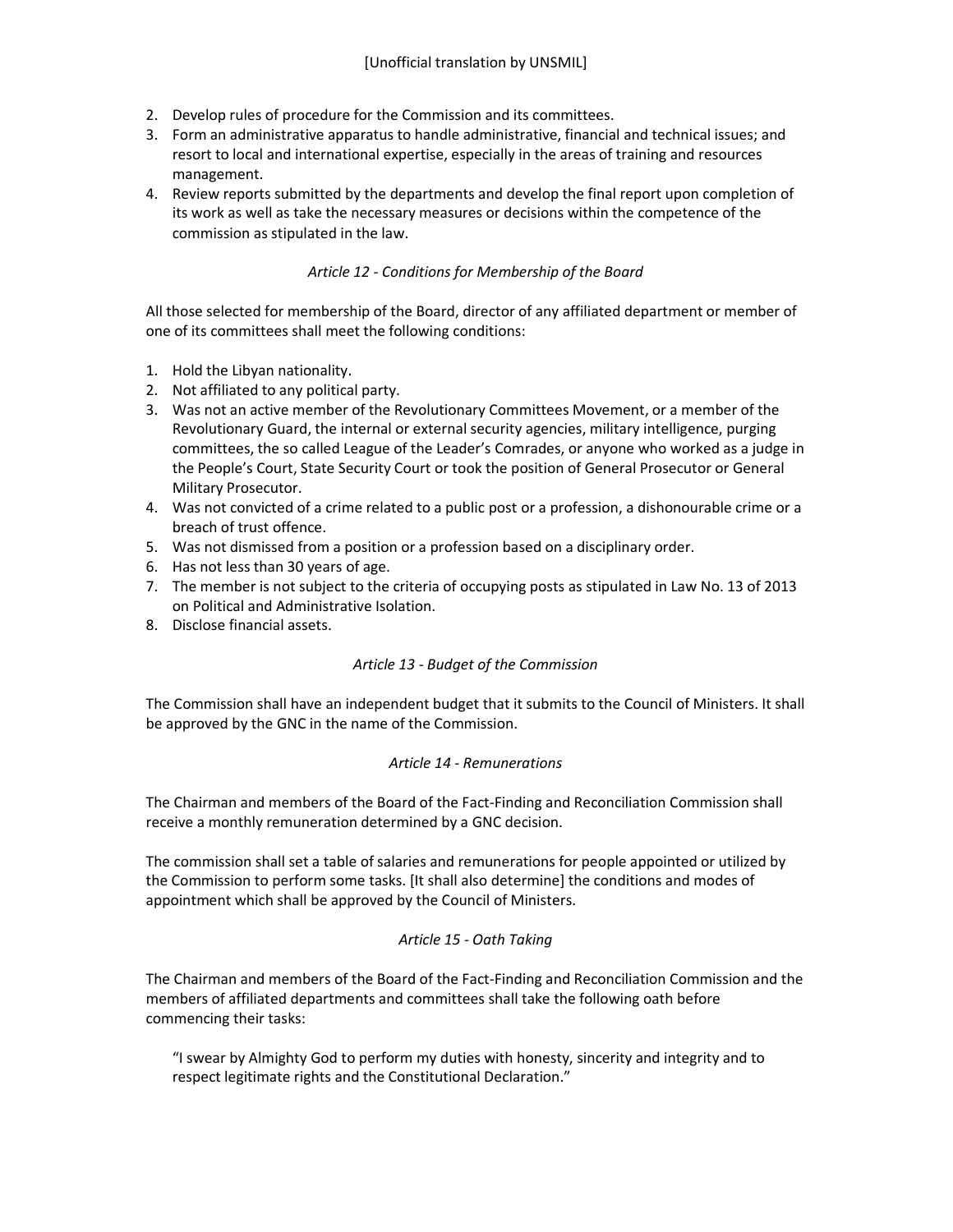The oath shall be taken before the President of the GNC in the case of Commission members, while members of department [and] committees shall take the oath before the Chairman of the Commission.

# *Article 16 - The Commission's Fact Finding Powers*

- The Commission has the power to order individuals, search locations, seize and seal documents and evidence and visit locations of relevance to the investigated facts. The individuals determined in a decision issued by the Chairman of the Board of the Fact-Finding and Reconciliation Commission shall hold powers of police in this regard. The Commission may seek the assistance of police officers and other local administration officials.
- The Commission and its committees may request anyone to reveal any information, document or material relevant to the subject the Commission is examining. It may interrogate any witness and may ask him to take the decided legal oath.
- The Commission may seek information in another country. The Ministry of Foreign Affairs shall seek the approval of the intended country.
- The Commission may adopt amicable approaches and conduct good will efforts to solve conflict, including mediation and arbitration. It may seek the assistance of the Sheikhs and wise men known for their effective role in solving civil conflict in traditional methods.

# *Article 17 - Reports of the Commission*

Upon concluding each file, the Commission shall submit:

- 1. A comprehensive report that includes general recommendations
- 2. Detailed reports for each file separately, which shall be attached to the comprehensive report, provided that the detailed report includes the following:
	- a. A comprehensive statement consolidated with evidence.
	- b. Results reached through examination and investigation, including a specific determination of the amount of damage, the responsibility and the individuals in relation to it.
	- c. What was done by the commission to reconcile the parties.
	- d. Issuing recommendations on how to handle the violations or solve the disputes, including taking actions or measures or referring persons or facts to the competent authority.

# *Article 18 - Submission of Cases to the Commission*

The Commission shall look into whatever is referred to it by:

- General National Congress
- The Government
- Civil society organizations concerned with human rights and victims of violations
- The parties to a dispute or one of them. Submission may be carried out by their representatives or lawyers based on special powers of attorney
- The Minister of Justice

The Commission may take the initiative to look into any case if it deems appropriate.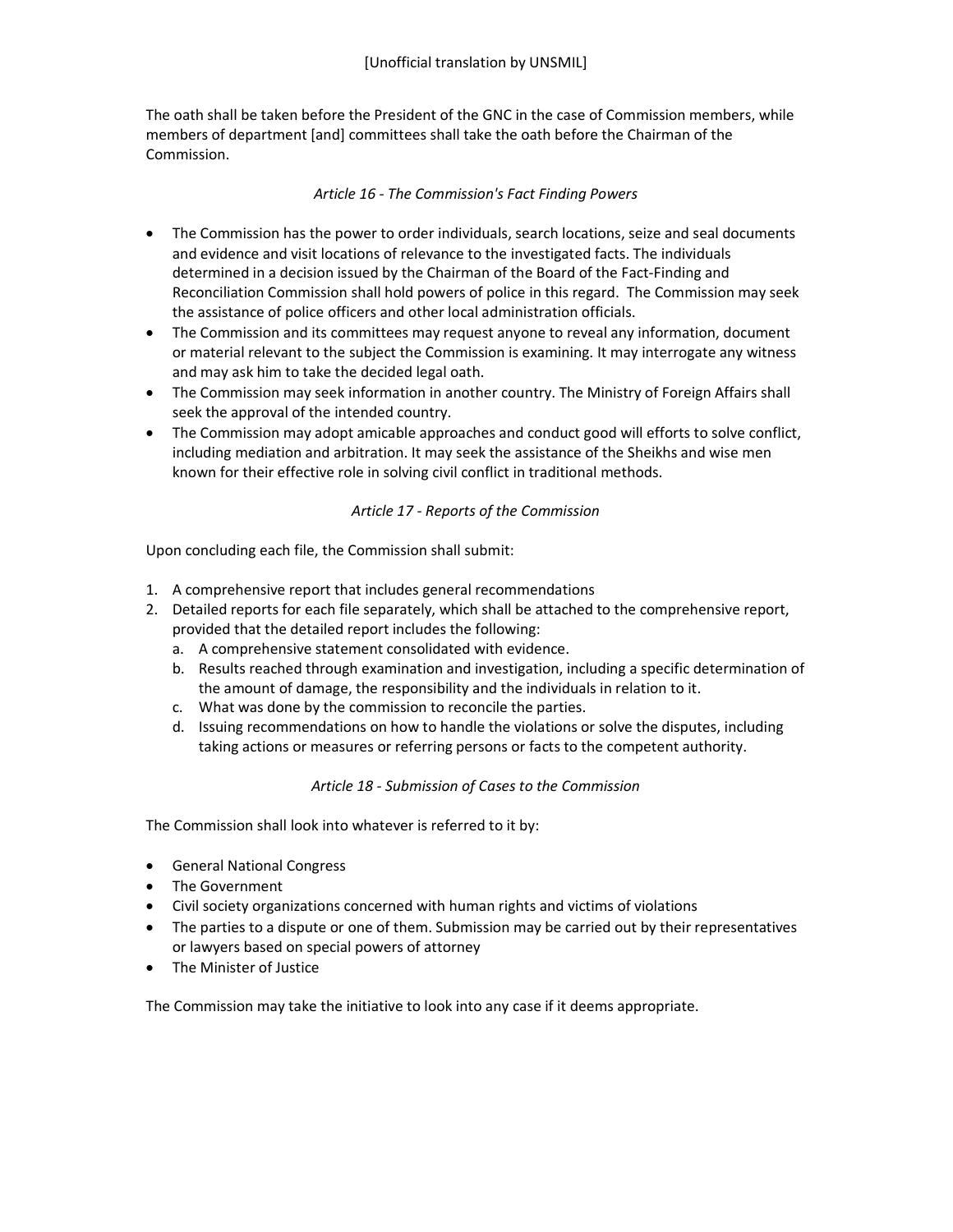# *Article 19 - Re-investigating*

If it becomes evident to the Commission that the investigations suffer shortcomings, deficiencies or contradictions, it may then return the report to the assigned committee for further study, investigation, and evidence gathering. It may refer the report to another department or committee.

# *Article 20 - Referral by the Commission*

Decisions on entitlement for compensation shall be issued by departments or special committees. The Commission shall refer the compensation decision upon its endorsement to committees that are established to determine the compensation and specify its type and method of payment.

The commission may also refer [cases] to civil or criminal courts, or refer them to arbitration, reconciliation and amnesty commissions.

# *Article 21 - Disclosing Secrets*

Individuals who work in the entities mentioned in this Law shall be prohibited from disclosing secrets, information or data, or leaking any documents that reached them as a result of carrying out their duties.

# *Article 22 - Witness Protection*

The Commission shall take the necessary actions and measures to protect witnesses and encourage them to submit their statements before the competent committees.

# **Chapter Four - Reparations**

# *Article 23 - Eligibility for Reparation and its Types*

Anyone subjected to severe and systematic human rights violations shall obtain adequate reparation from the state. The reparation shall be in one or more of the following forms:

- 1. The payment of monetary compensation for material damage, resulting from the loss the claimant incurred except the loss of earnings. This shall be in case the misdeed which caused the damage was committed for a political motive.
- 2. Commemoration as decided by the Commission.
- 3. Treatment, rehabilitation and provision of social services.
- 4. Any other form decided by the Council of Ministers upon a proposal submitted by the Fact-Finding and Reconciliation Commission.

# *Article 24 - Compensation Estimation Committee*

The compensation shall be determined by a decision of a committee appointed by the Board of the Commission, chaired by a judge. It shall consist of five members to estimate the compensation. The decision shall be approved by the Commission.

# *Article 25 - Compensation Fund*

A fund shall be established by the GNC under the name of the "Victims' Compensation Fund". It shall have an independent legal personality and financial independence. It shall assume payment of due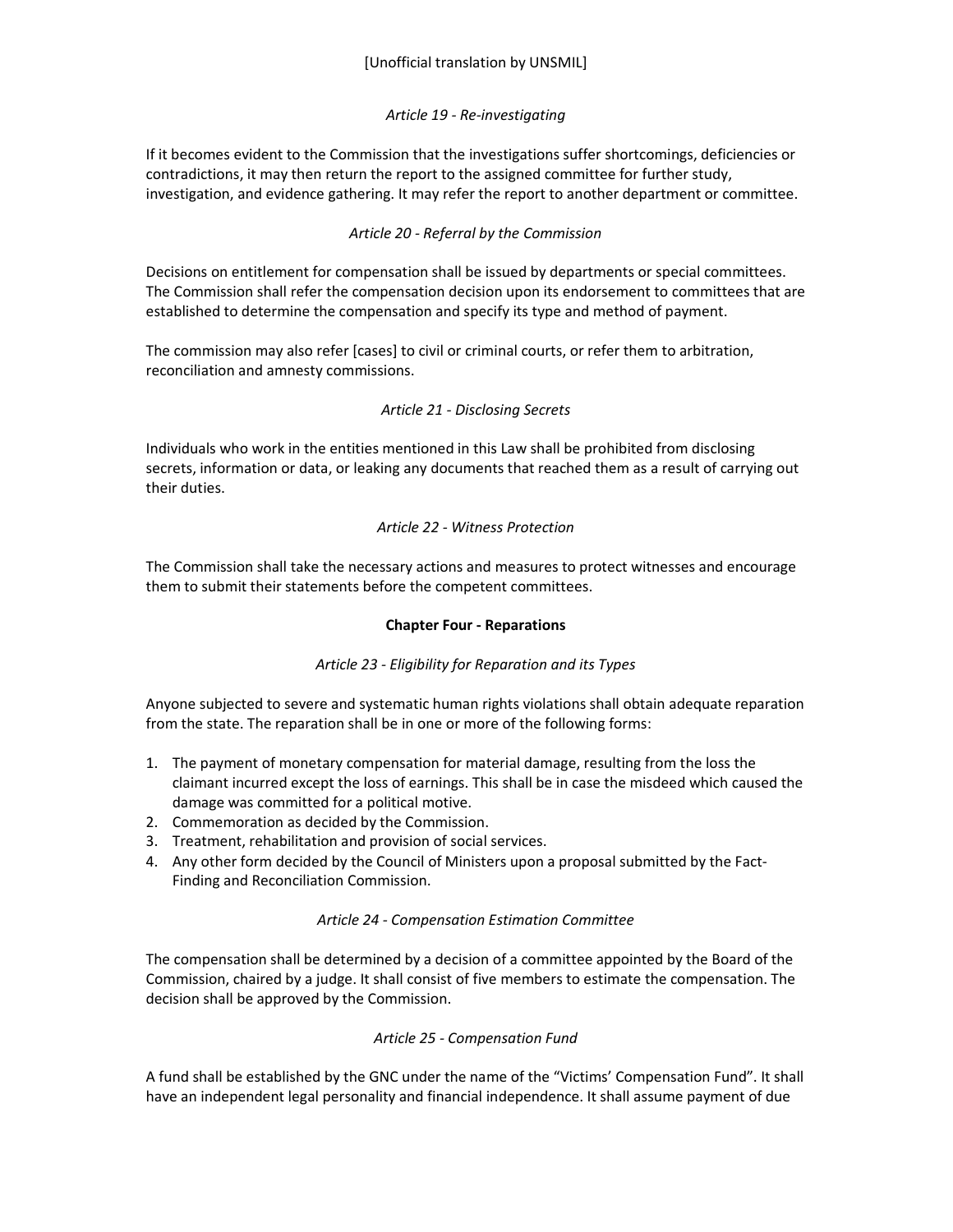compensation according to this law after the Fact-Finding [and Reconciliation] Commission concludes its work.

The decision establishing the fund shall specify resources of the fund and methods of its financing. A regulation shall be issued by the Council of Ministers organizing the fund, provided that it includes the method and manner of compensation payment as well as the beneficiaries. The fund replaces the eligible party when demanding compensation from those obligated to pay it.

Except for the appointment stipulated in the first paragraph of this article, the fund may start paying instant compensation for cases the Commission decides to expedite. The regulations shall organize its conditions.

# *Article 26 - Ending Detention*

The ministries of Justice, Interior and Defence shall adopt all necessary measures to end the detention of those associated with the previous regime who are accused of crimes. Within 90 days of the promulgation of the law, they [should] be referred to the competent public prosecution or released. The previous period of detention is not to be considered illegal if there is sufficient evidence that they committed crimes according to the law.

# *Article 27 - No Statue of Limitation for Political Crimes*

Crimes committed before the enforcement of Law 11 of 1997, and those committed for political, security or military reasons shall not lapse or be halted by [the statute of limitation].

# **Chapter Five - Supporting Transitional Justice**

# *Article 28 - Commission for Redressing Land Property Grievances*

An independent commission shall be established to redress land property grievances in accordance with a law to this effect.

# *Article 29 - Annulment of Some Nationality Decisions*

A legal committee shall be established by a decision of the President of the GNC so as to examine the decisions pertaining to the granting of Libyan nationality. It may, to that end, take all the necessary measures, especially proposing the following:

- To revoke the Libyan nationality of any person who was granted nationality based on decrees issued as of 15 February 2011.
- To revoke and strip the Libyan nationality of any person who was granted nationality for military or political purposes during the previous regime.
- To revoke and strip Libyan nationality from any person who was granted nationality in violation of the applicable legislation in effect during the period of the issuance of the [nationality] granting decision.

The revocation and annulment shall be in accordance with reasoned decisions issued by the executive authorities in accordance with the general rules pertaining to the loss of nationality. The competent authorities shall implement the decisions issued by this Committee. Also, the Committee may exercise the necessary powers to achieve this, [including] challenging the constitutionality of laws and decisions based on which the Libyan nationality was issued.